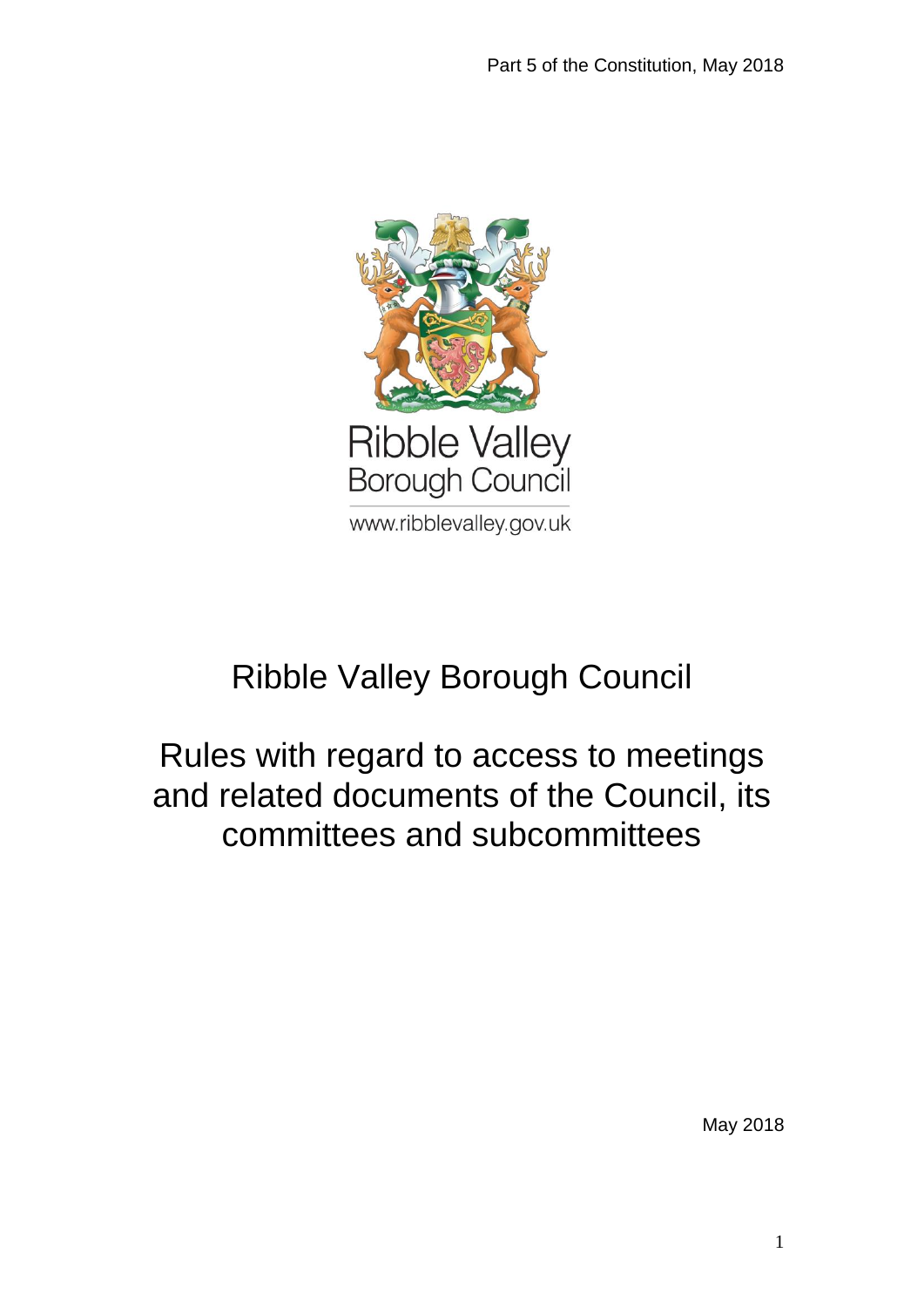#### **RULES WITH REGARD TO ACCESS TO MEETINGS AND RELATED DOCUMENTS OF THE COUNCIL, ITS COMMITTEES AND SUBCOMMITTEES**

## **CONTENTS**

| <b>INTRODUCTION</b><br>1.                                             | $\overline{2}$ |
|-----------------------------------------------------------------------|----------------|
| <b>SCOPE</b><br>$2_{-}$                                               | $\overline{2}$ |
| RIGHT TO ATTEND/ NOTICE OF MEETINGS<br>3.                             | $\overline{2}$ |
| ACCESS TO MEETING REPORTS, AGENDAS AND<br>4.                          |                |
| <b>BACKGROUND DOCUMENTS</b>                                           | 3              |
| <b>SUMMARY OF PUBLIC'S RIGHTS</b><br>5.                               | 4              |
| <b>EXCLUSION OF ACCESS BY THE PUBLIC TO MEETINGS</b><br>6.            | 4              |
| Confidential information – requirement to exclude public<br>6.1       | 4              |
| 6.2<br>Meaning of confidential information                            | 4              |
| Exempt information – discretion to exclude public where exempt<br>6.3 |                |
| information likely to be disclosed and in other circumstances         | 4              |
| Meaning of exempt information<br>6.4                                  | 5              |
| Right to exclude in other circumstances<br>6.5                        | 7              |
| 6.6<br>Permission needed to record Error! Bookmark not defined.       |                |
| EXCLUSION OF ACCESS BY THE PUBLIC TO REPORTS                          | 7              |
| ADDITIONAL RIGHTS OF ACCESS FOR MEMBERS OF THE<br>8                   |                |
| OUNCIL                                                                |                |
|                                                                       |                |

## <span id="page-1-0"></span>**1. INTRODUCTION**

1.1 Part VA of (sections 100A to 100K) and Schedule 12A to the Local Government Act 1972 ("*the LGA*") set out the requirements with regard to access to meetings and documents of the Council, its committees and subcommittees.

1.2 The Council's Rules with regard to access to meetings and related documents of the Council, its committees and subcommittees ("*the Rules*") which are set out in this document are based upon these legislative provisions and will be interpreted in accordance with them.

## <span id="page-1-1"></span>**2. SCOPE**

2.1 The Rules apply to all meetings of the Council and any of its committees, (each being a "Meeting" and collectively being "Meetings").

2.2 The Rules do not affect any more specific rights to information contained elsewhere in this Constitution or the law; nor do the Rules limit or diminish the Council's duties to protect certain information, including personal information. This includes the rights and duties arising under the Freedom of Information Act 2000 and the Data Protection Act 1998.

## <span id="page-1-2"></span>**3. RIGHT TO ATTEND/ NOTICE OF MEETINGS**

3.1 Members of the public may attend all Meetings subject to the exceptions in Rule 6 below.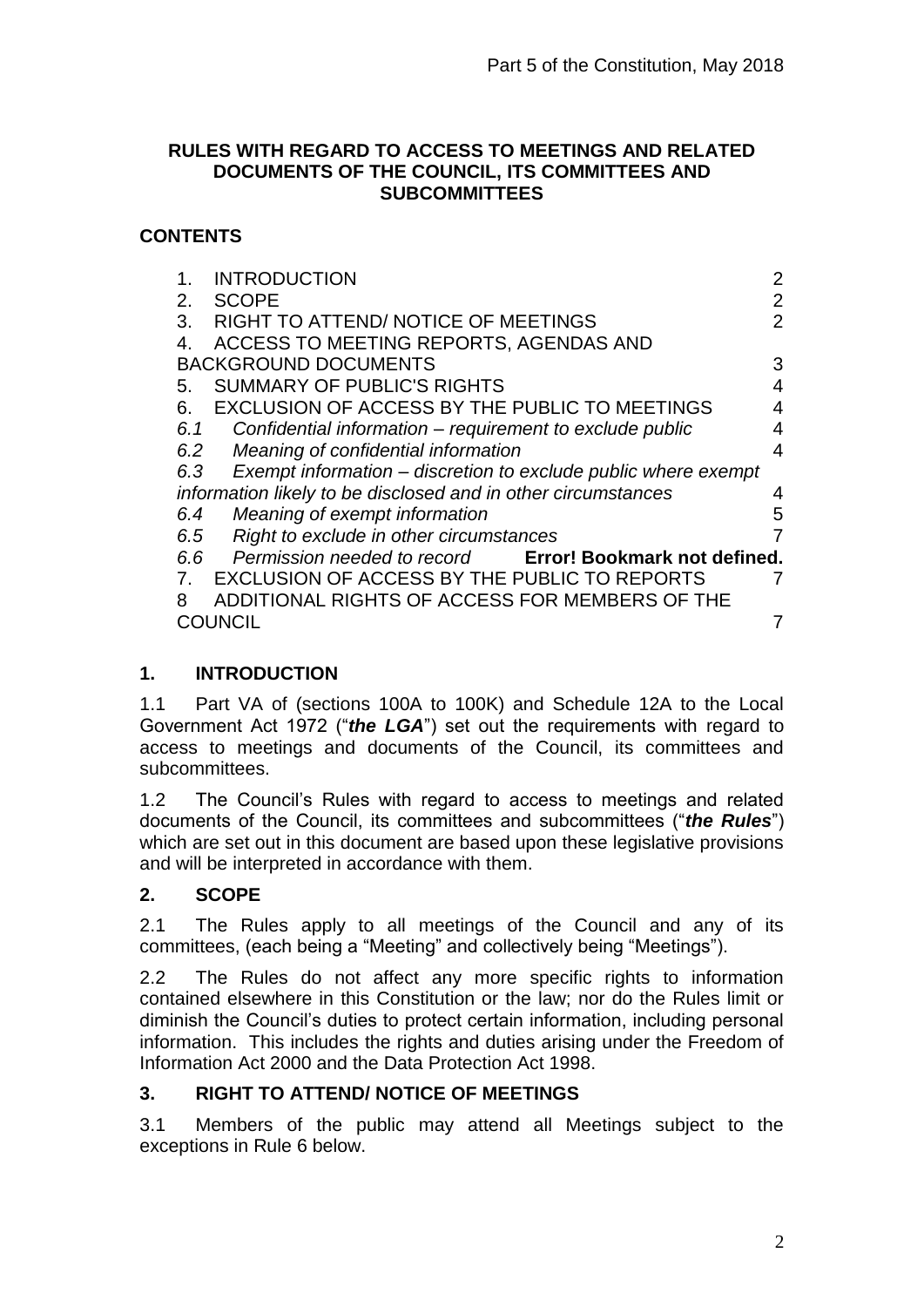3.2 While a Meeting is open to the public, duly accredited representatives of newspapers attending the Meeting for the purpose of reporting the proceedings for those newspapers shall, so far as practicable, be afforded reasonable facilities for taking their report.

3.3 The Council will give at least five clear days public notice of any Meeting by posting details of the Meeting at the Council Offices, Church Walk, Clitheroe ("*the Council Offices*") and on the Council's website.

3.4 If the Meeting is convened at shorter notice, public notice of it will be posted at the Council Offices and on the Council's website at the time the Meeting is convened.

#### <span id="page-2-0"></span>**4. ACCESS TO MEETING REPORTS, AGENDAS AND BACKGROUND DOCUMENTS**

4.1 The Council will make copies of the Meeting agenda and of any reports that are open to the public available for inspection at the Council Offices and on its website at the time notice is given of the Meeting (being not less than at least five clear days before the Meeting).

4.2 If a Meeting is convened at shorter notice, copies of any reports that are open to the public will be made available for inspection from the time the Meeting is convened.

4.3 If an item is added to the agenda later, the Head of Legal and Democratic Services shall make any related report that is open to the public available for inspection as soon as the item is added to the agenda.

4.4 The Council will supply copies of:

- any agenda and any reports that are open to the public;
- any further statements or particulars necessary to indicate the nature of the items in the agenda; and
- if the Head of Legal and Democratic Services thinks fit, copies of any other documents supplied to Councillors in connection with an item,

to any person on payment of a charge for postage and any other reasonable costs.

4.5 Rules 4.1 to 4.4 above do not require copies of any agenda, item or report to be open to inspection by the public until copies are available to members of the Council.

4.6 The Council will make available copies of the following for six years after a Meeting:

- the minutes of the Meeting, excluding any part of the minutes of proceedings when the Meeting was not open to the public or which disclose exempt or confidential information;
- a summary of any proceedings not open to the public where the minutes open to inspection would not provide a reasonably fair and coherent record;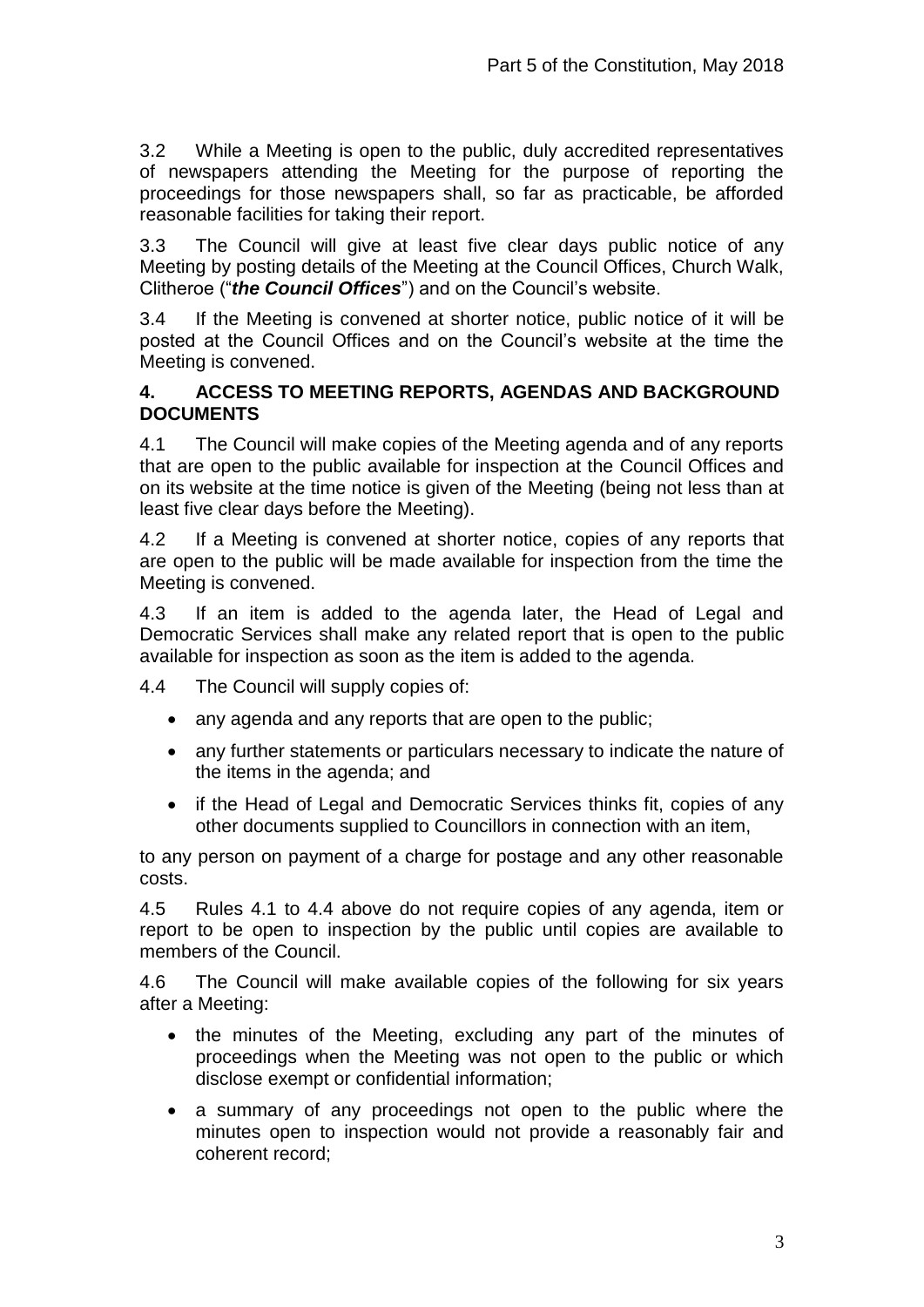- the agenda for the Meeting; and
- reports relating to items when the Meeting was open to the public.

4.7 The responsible officer will set out in every report a list of those documents (called background papers) relating to the subject matter of the report which in his/her opinion:

- disclose any facts or matters on which the report or an important part of the report is based; and
- which have been relied on to a material extent in preparing the report

but does not include published works or those which disclose exempt or confidential information.

4.8 The Council will make available for public inspection for four years after the date of the Meeting one copy of each of the documents on the list of background papers.

4.9 Where a person wishes to be supplied with (or to make) copies of or extracts from an agenda, report, or background paper, he shall be entitled to do so upon payment of a reasonable fee.

## <span id="page-3-0"></span>**5. SUMMARY OF PUBLIC'S RIGHTS**

5.1 This document constitutes the written summary of the public's rights to attend Meetings and to inspect and copy documents. It will be kept, and will be available to the public, at the Council Offices.

## <span id="page-3-1"></span>**6. EXCLUSION OF ACCESS BY THE PUBLIC TO MEETINGS**

## <span id="page-3-2"></span>*6.1 Confidential information – requirement to exclude public*

The public must be excluded from Meetings whenever it is likely in view of the nature of the business to be transacted or the nature of the proceedings that confidential information would be disclosed.

## <span id="page-3-3"></span>*6.2 Meaning of confidential information*

Confidential information is defined in section 100A(3) of the LGA and means: (i) information given to the Council by a Government Department on terms which forbid its public disclosure; and (ii) information whose disclosure is prohibited by an enactment or by a Court Order. Information whose disclosure is prohibited by an enactment would include personal information, the disclosure of which to the public is forbidden by the provisions of the Data Protection Act 1998.

#### <span id="page-3-4"></span>*6.3 Exempt information – discretion to exclude public where exempt information likely to be disclosed and in other circumstances*

- The public may be excluded from Meetings whenever it is likely in view of the nature of the business to be transacted or the nature of the proceedings that exempt information would be disclosed.
- Where the Meeting will determine any person's civil rights or obligations, or adversely affect their possessions, Article six of the Human Rights Act 1998 establishes a presumption that the meeting will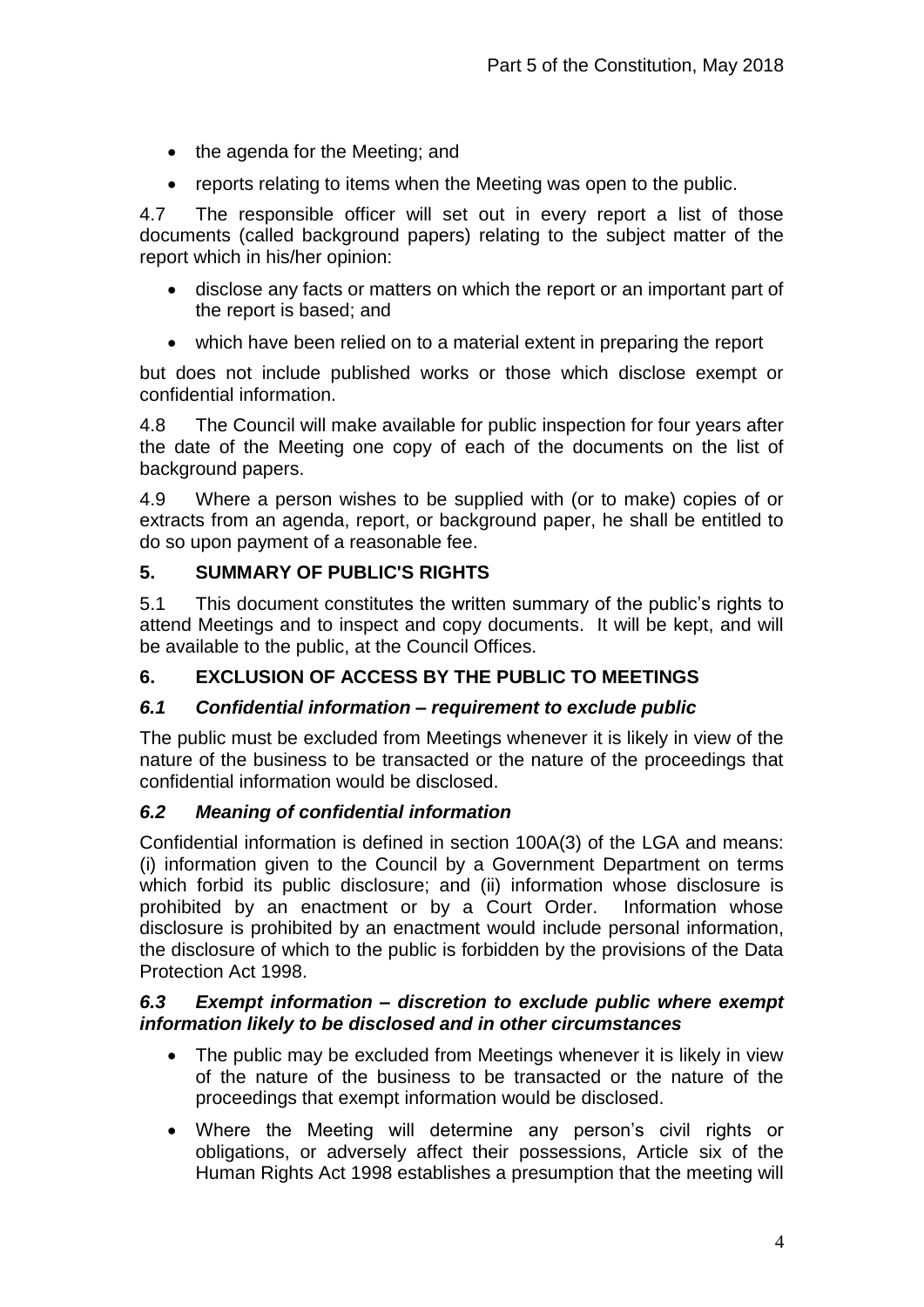be held in public unless a private hearing is necessary for one of the reasons specified in Article six.

- Under Section 14(2) of the Licensing Act 2003, the Licensing Committee or a Licensing sub-committee may exclude the public from all or part of a hearing where it considers that the public interest in so doing outweighs the public interest in the hearing, or that part of the hearing, taking place in public.
- The public may also be excluded from certain proceedings of the Standards Committee or one of its sub-committees.

## <span id="page-4-0"></span>*6.4 Meaning of exempt information*

Exempt information means information falling within any of the categories listed in the table below, subject to the applicable conditions and provided that information:

- is not exempt information if it relates to proposed development for which the local planning authority may grant itself planning permission pursuant to regulation 3 of the Town and Country Planning General Regulations 1992; and
- is exempt information so long as in all the circumstances of the case, the public interest in maintaining the exemption outweights the public interest in disclosing the information.

|    | <b>Category</b>                                                                                                                                  | <b>Condition</b>                                                                                                                                                                                                                                                                                                                                                                                                            |
|----|--------------------------------------------------------------------------------------------------------------------------------------------------|-----------------------------------------------------------------------------------------------------------------------------------------------------------------------------------------------------------------------------------------------------------------------------------------------------------------------------------------------------------------------------------------------------------------------------|
| 1. | Information relating to<br>any<br>individual. (Information relating to<br>an individual)                                                         |                                                                                                                                                                                                                                                                                                                                                                                                                             |
| 2. | Information which is likely to reveal<br>the identity of an individual                                                                           |                                                                                                                                                                                                                                                                                                                                                                                                                             |
|    | (Information identifying<br>an<br><i>individual</i> )                                                                                            |                                                                                                                                                                                                                                                                                                                                                                                                                             |
| 3. | business affairs <sup>1</sup> of<br>or<br>particular person (including<br>authority holding that information)<br>(Financial or business affairs) | Information is not exempt if it is<br>required to be registered <sup>2</sup> under the<br>Information relating to the financial Companies Acts (as defined in<br>any section 2 of the Companies Act<br>the 2006), the Friendly Societies Acts<br>1974 and 1992, the Cooperative and<br>Community Benefit Societies and<br>Credit Union Acts 1965 to 1978, the<br>Building Societies Act 1986, or the<br>Charities Act 1993. |
| 4. | Information relating<br>to<br>any<br>consultations or negotiations, or                                                                           |                                                                                                                                                                                                                                                                                                                                                                                                                             |

 $\mathbf{1}$ This includes contemplated, as well as past or current, activities.

<sup>2</sup> I.e. recorded in the public file of any building society (within the meaning of the Act).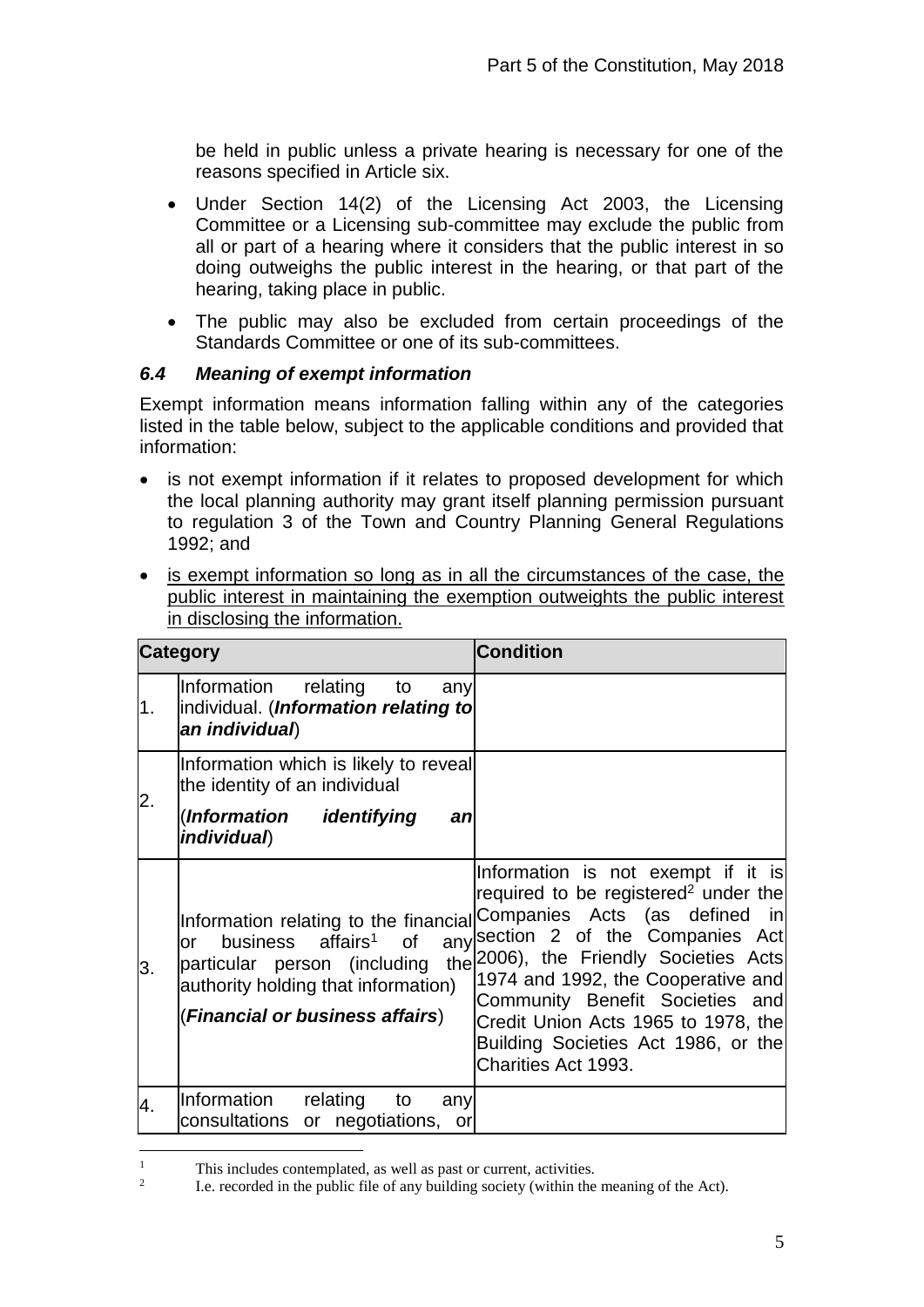| <b>Category</b> |                                                                                                                                                                                                                                                                                             | <b>Condition</b> |
|-----------------|---------------------------------------------------------------------------------------------------------------------------------------------------------------------------------------------------------------------------------------------------------------------------------------------|------------------|
|                 | contemplated<br>consultations<br>or<br>negotiations, in connection with<br>any labour relations matter <sup>3</sup> arising<br>between the Authority or a Minister<br>of the Crown and employees <sup>4</sup> of, or<br>officer<br>holder <sup>5</sup><br>under,<br>the<br>an<br>authority. |                  |
|                 | (Labour relations, consultations<br>or negotiations)                                                                                                                                                                                                                                        |                  |
| 5.              | Information in respect of which a<br>claim to legal professional privilege<br>could be maintained in legal<br>proceedings                                                                                                                                                                   |                  |
|                 | (Legal privilege)                                                                                                                                                                                                                                                                           |                  |
|                 | Information which reveals that the<br>Authority proposes:                                                                                                                                                                                                                                   |                  |
| 6.              | (a)<br>to give under any enactment<br>a notice under or by virtue of which<br>requirements are imposed on a<br>person                                                                                                                                                                       |                  |
|                 | (b)<br>to make any order or<br>direction under any enactment                                                                                                                                                                                                                                |                  |
|                 | (Enforcement proceedings)                                                                                                                                                                                                                                                                   |                  |
| 7.              | Information relating to any action or<br>to be taken in connection with the<br>prevention, investigation or                                                                                                                                                                                 |                  |

<sup>1</sup> 3 I.e.: (a) any of the matters specified in paragraphs (a) to (g) of section 218(1) of the Trade Union and Labour Relations (Consolidation) Act 1992 or (b) any dispute about a matter falling within paragraph (a) above, and, for the purposes of this definition, the enactments mentioned in paragraph (a), with the necessary modifications, shall apply in relation to office-holders under the authority as they apply in relation to employees of that authority. Paragraphs (a) to (g) of section 218(1) of the Trade Union and Labour Relations (Consolidation) Act 1992 include: terms and conditions of employment or the physical conditions in which any workers are required to work; engagement or nonengagement or termination or suspension of employment or the duties of employment of one or more workers; allocation of work or the duties of employment as between workers or groups of workers; matters of discipline; membership or non-membership of a trade union on the part of a worker; facilities for officials of trade unions; and machinery for negotiation or consultation and other procedures relating to any of the foregoing matters including the recognition by employees or employers' associations of the right of a trade union to represent workers in any such negotiation or consultation or in the carrying out of such procedures.

<sup>4</sup> I.e. a person employed under a contract of service.

<sup>5</sup> I.e. the holder of any paid office appointments to which are or may be made or confirmed by the Council or by any joint board on which the Council is represented or by any person who holds any such office or is an employee of the Council.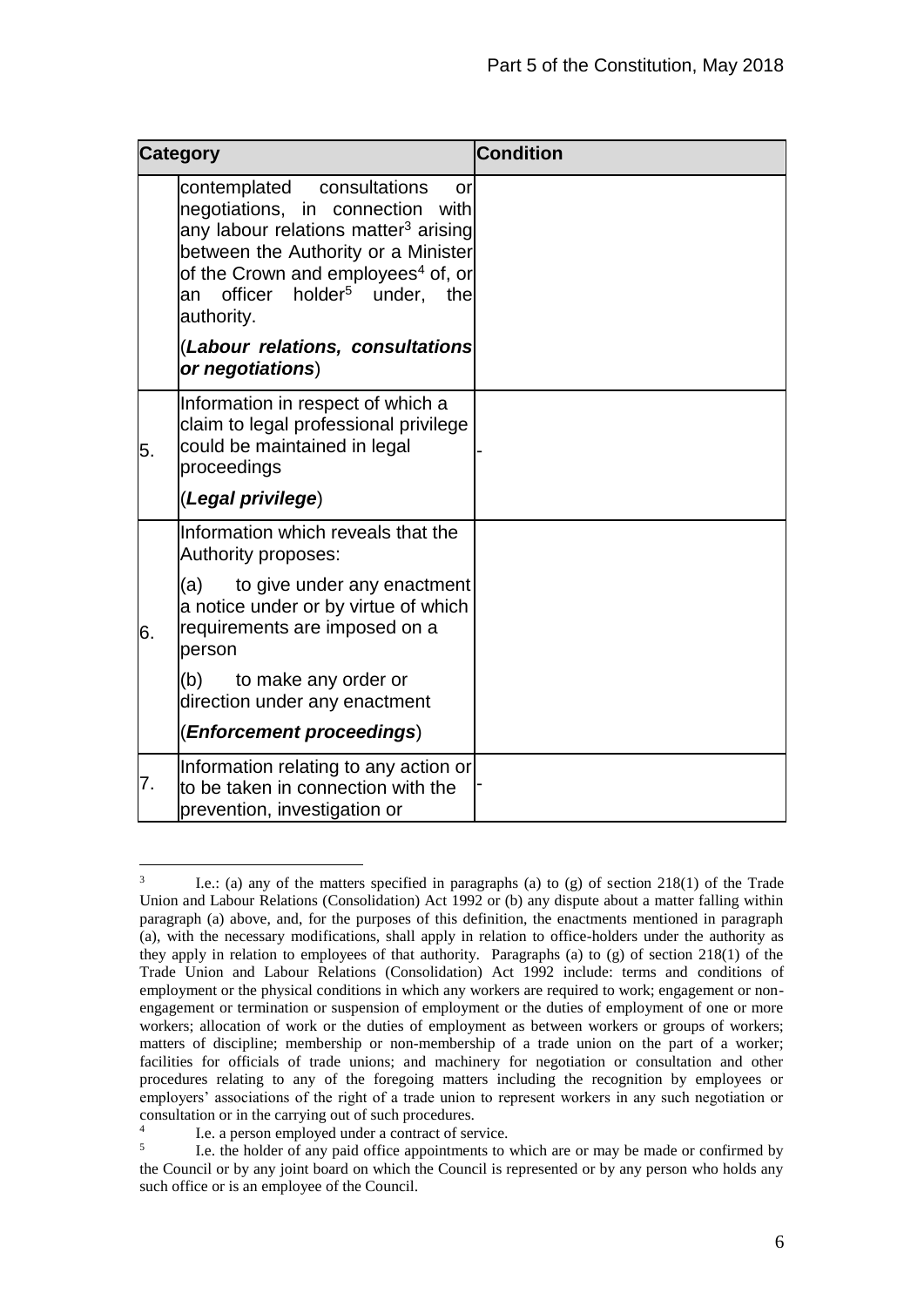| <b>Category</b> |                                                            | <b>Condition</b> |
|-----------------|------------------------------------------------------------|------------------|
|                 | prosecution of crime                                       |                  |
|                 | <b>(Crime prevention, investigation</b><br>or prosecution) |                  |

## <span id="page-6-0"></span>*6.5 Right to exclude in other circumstances*

The Council reserves the right to exclude any person from a meeting in order to suppress or prevent disorderly conduct or other misbehaviour at a meeting.

## *6.6 Photographing or recording at meetings*

The filming, photographing or audio recordings or use of social media at Council meetings is permitted subject to the provisions set out in the Council's Protocol for filming and recording meetings.

## <span id="page-6-1"></span>**7. EXCLUSION OF ACCESS BY THE PUBLIC TO REPORTS**

7.1 If the Head of Legal and Democratic Services thinks fit, the Council may exclude access by the public to the whole of any report, or any part of it, which in his or her opinion relates to items during which, in accordance with Rule Six, the meeting is likely not to be open to the public.

7.2 Such reports (i.e. reports not open to the public) will be marked "Not for publication" together with the category of information likely to be disclosed.

7.3 The Head of Legal and Democratic Services may reverse his or or her ruling in relation to access to a report, or any part of it, at a later date, if, in his/her view, the reasons for the original exclusion to access no longer apply.

#### <span id="page-6-2"></span>**8 ADDITIONAL RIGHTS OF ACCESS FOR MEMBERS OF THE COUNCIL**

8.1 Any documents in the possession or control of the Council which contain material relating to any business to be transacted at a Meeting shall, subject to the provisos below, be open to inspection by any member of the Council.

8.2 A document will not be open to inspection if it appears to the Head of Legal and Democratic Services that it discloses exempt information unless the information is information of a description for the time being falling within:

- paragraph 3 of Schedule 12A to the LGA i.e. category 3 of the table in Rule 6 (except to the extent that the information relates to any terms proposed or to be proposed by or to the Council in the course of negotiations for a contract), or
- paragraph 6 of Schedule 12A to the LGA i.e. category 6 of the table in Rule 6.

8.3 The Head of Legal and Democratic Services may decline to allow inspection of any document which is or would be protected by legal privilege